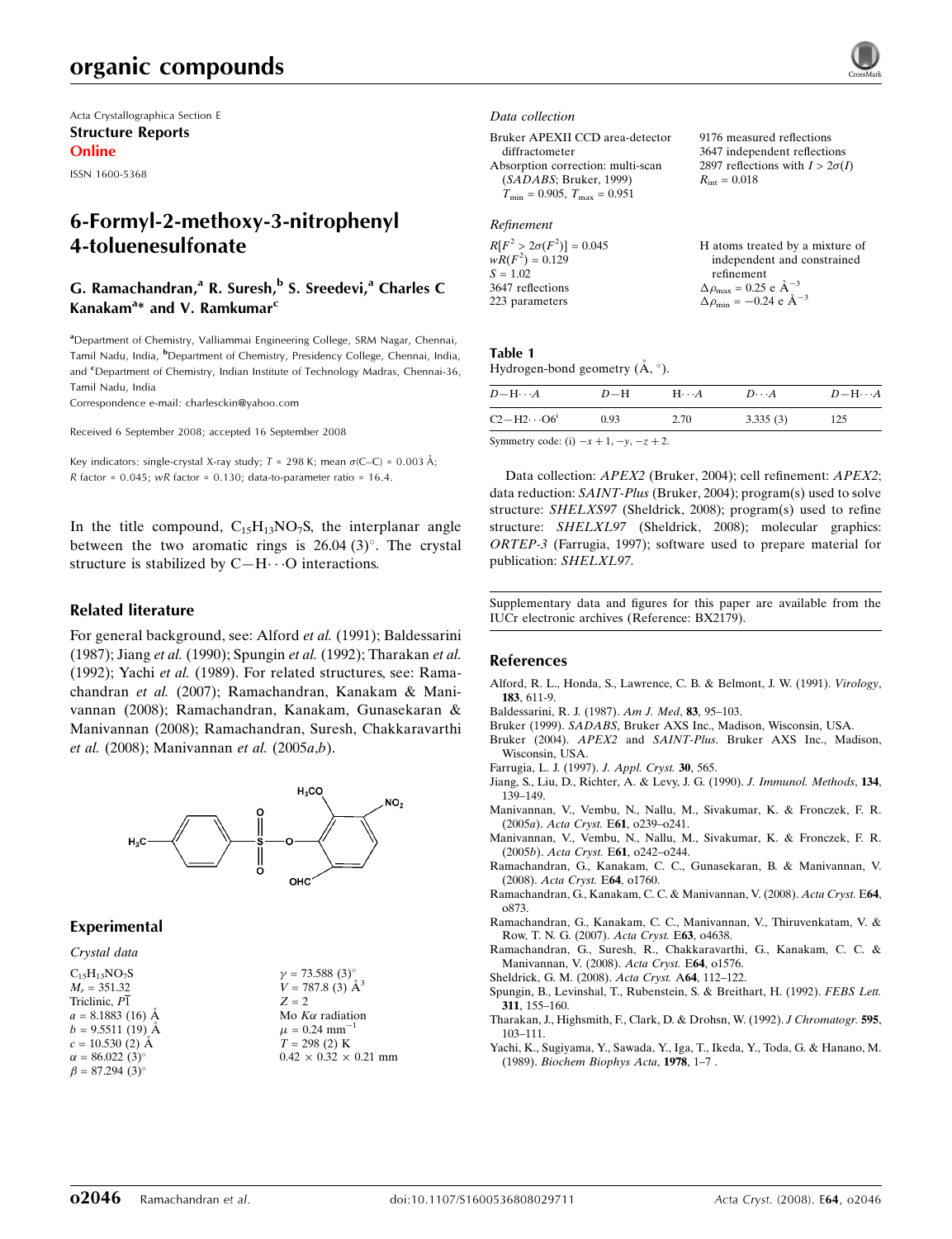# **supporting information**

*Acta Cryst.* (2008). E**64**, o2046 [doi:10.1107/S1600536808029711]

## **6-Formyl-2-methoxy-3-nitrophenyl 4-toluenesulfonate**

## **G. Ramachandran, R. Suresh, S. Sreedevi, Charles C Kanakam and V. Ramkumar**

## **S1. Comment**

Several compounds containing *p*-toluene sulfonate (PTS) moiety were used in the fields of biology and industry. The merging of lipids can be monitored using derivatives of *p*-toluene sulfonates (Yachi, *et al.*, 1989). This method has been used in studying the membrane fusion during the acrosome reaction (Spungin, *et al.*, 1992). PTS are used to purify human coagulation factor (Tharakan, *et al.*, 1992) in the study of viruses (Alford, *et al.*, 1991) and in the development of technology for linking photosensitizer to a model of monoclonal antibody (Jiang, *et al.*, 1990). In the field of pharmacology for the study of neuro pharmacology of s-adenosyl –L– methionine, PTS is used (Baldessarini, 1987). Because of the wide variety of biological importance of PTS, the synthesis of several substituted sulfonates and the study of their single-crystal XRD studies continues to be an interesting field of research. In the present paper, the synthesis and characterization by single-crystal study of the title compound is reported. In the title compound, the dihedral angle between the two aromatic rings is 26.04 (3)°.The geometric parameters agree with the reported values of similar structures (Manivannan *et al.*, 2005*a*, b; Ramachandran *et al.*, 2007). The angle between the O7—S1—O6 is 119.12 (11)<sup>°</sup>, which is greater than the tetrahedral angle, leading to the decrease in the O5—S1—C9 angle which is 97.9 (8)°. The *eclipsed* conformation of the sulfonyl moiety is confirmed by the torsion angle of O7—S1—C9—C14 =  $-19.3$  (3)° and O6—S1—C9—C10 = 26.04 (19)°. The crystal packing is stabilized by Van der Waals interaction.

## **S2. Experimental**

Acetylation of vanillin with acetic anhydride in presence of sodium acetate yielded acetyl vanillin. Powdered *o*-vanillin acetate was added to a stirred mixture of fuming  $HNO<sub>3</sub>$  and concentrate  $H<sub>2</sub>SO<sub>4</sub>$ . The nitrated material was then hydrolyzed in 2% sodium hydroxide. The orange yellow solid was filtered and the filtrate was acidified to get the 4 nitro-2-hydroxy-3methoxy benzaldehyde. The benzaldehyde and triethylamine were dissolved in acetone and treated with 4-toluene sulfonyl chloride. The residue obtained was washed with 2% aqueous triethylamine solution to obtain the crude product. Diffraction quality crystals were obtained by recrystallizing the crude product from ethanol.

## **S3. Refinement**

H atoms were positioned geometrically and refined using riding model with C—H = 0.93 Å and  $U_{iso}(H) = 1.2U_{eq}(C)$  for aromatic, C—H = 0.96 Å and  $U_{iso}(H) = 1.5U_{eq}(C)$  for CH<sub>3</sub>. The methyl groups were allowed to rotate but not to tip.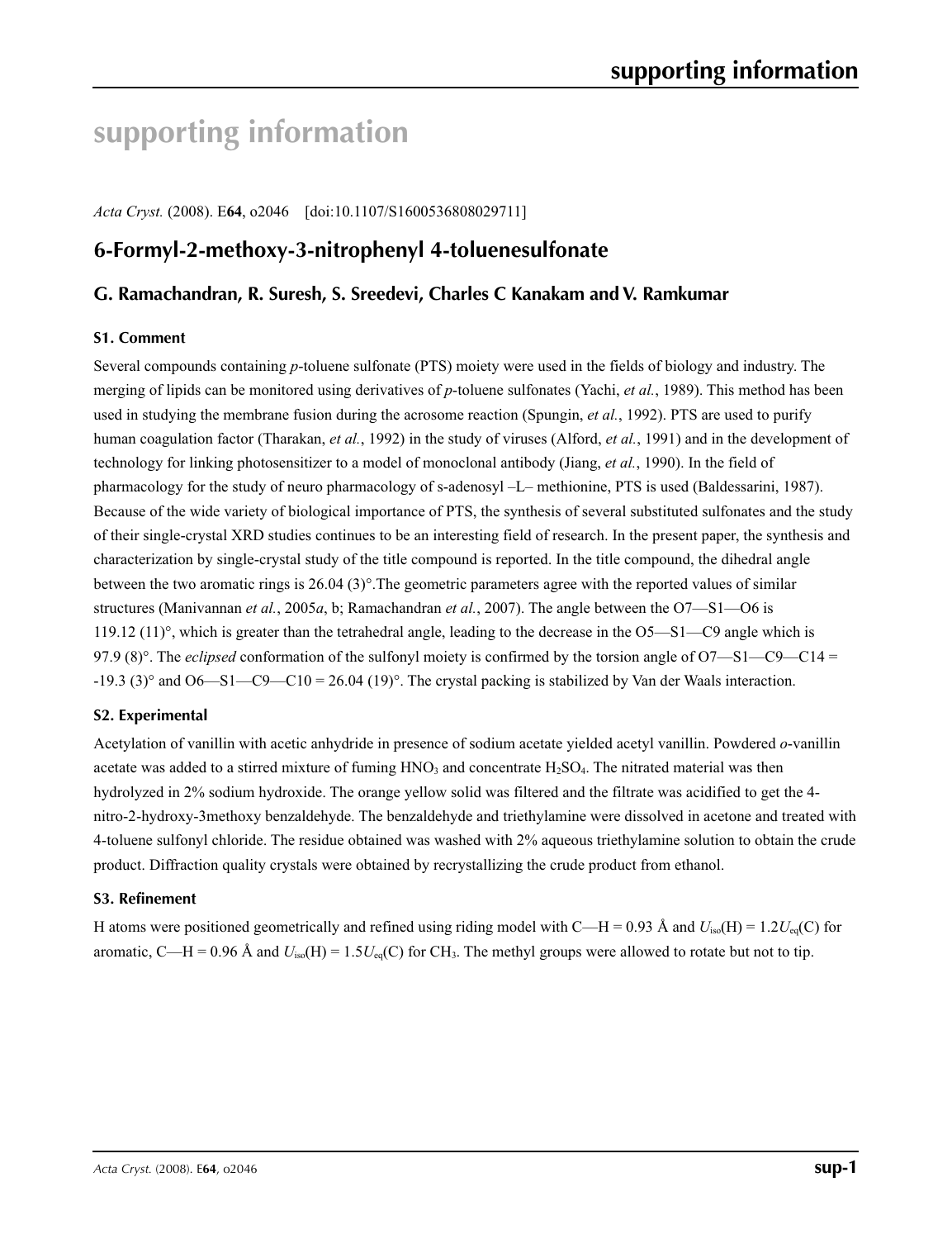

## **Figure 1**

*ORTEP* of the molecule with atoms represented as 30% probability ellipsoids.

## **6-Formyl-2-methoxy-3-nitrophenyl 4-toluenesulfonate**

*Crystal data*

 $C_{15}H_{13}NO_7S$  $M_r$  = 351.32 Triclinic, *P*1 Hall symbol: -P 1  $a = 8.1883(16)$  Å  $b = 9.5511(19)$  Å  $c = 10.530$  (2) Å  $\alpha$  = 86.022 (3)<sup>°</sup>  $\beta$  = 87.294 (3)<sup>°</sup>  $\gamma$  = 73.588 (3)<sup>o</sup>  $V = 787.8$  (3)  $\AA$ <sup>3</sup>

## *Data collection*

Bruker APEXII CCD area-detector diffractometer Radiation source: fine-focus sealed tube Graphite monochromator *φ* and *ω* scans Absorption correction: multi-scan (*SADABS*; Bruker, 1999)  $T_{\text{min}} = 0.905$ ,  $T_{\text{max}} = 0.951$ 

*Z* = 2  $F(000) = 364$ *D*<sub>x</sub> = 1.481 Mg m<sup>-3</sup> Mo *Kα* radiation, *λ* = 0.71073 Å Cell parameters from 873 reflections  $\theta$  = 2.6–26.3°  $\mu = 0.24$  mm<sup>-1</sup> *T* = 298 K Block, yellow  $0.42 \times 0.32 \times 0.21$  mm

9176 measured reflections 3647 independent reflections 2897 reflections with  $I > 2\sigma(I)$  $R_{\text{int}} = 0.018$  $\theta_{\text{max}} = 28.0^{\circ}, \theta_{\text{min}} = 1.9^{\circ}$  $h = -10 \rightarrow 10$  $k = -12 \rightarrow 12$ *l* = −13→13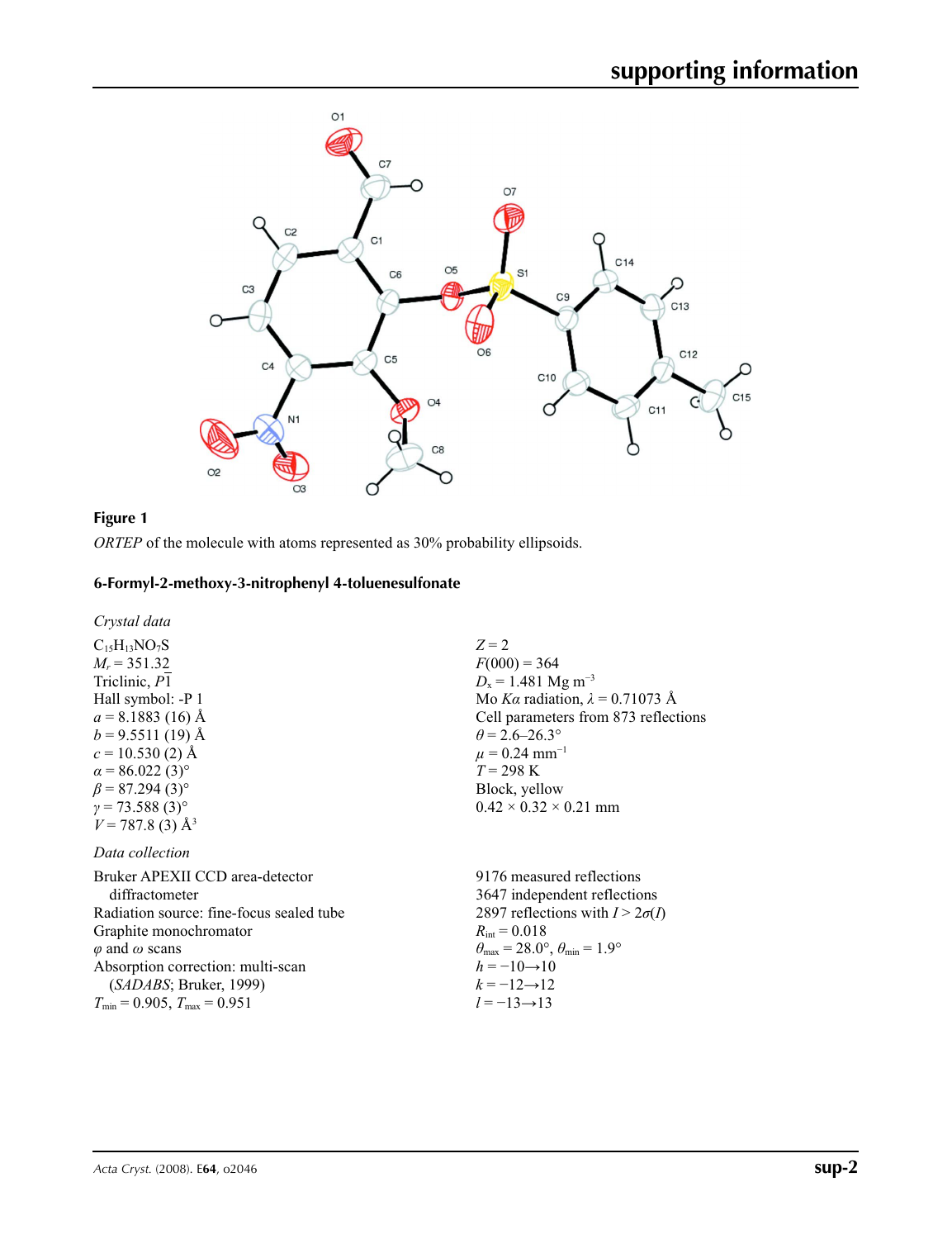*Refinement*

| Secondary atom site location: difference Fourier          |
|-----------------------------------------------------------|
| map                                                       |
| Hydrogen site location: inferred from                     |
| neighbouring sites                                        |
| H atoms treated by a mixture of independent               |
| and constrained refinement                                |
| $w = 1/[\sigma^2(F_0^2) + (0.0677P)^2 + 0.1932P]$         |
| where $P = (F_0^2 + 2F_c^2)/3$                            |
| $(\Delta/\sigma)_{\text{max}} = 0.001$                    |
| $\Delta\rho_{\rm max} = 0.25$ e Å <sup>-3</sup>           |
| $\Delta\rho_{\rm min} = -0.24 \text{ e } \text{\AA}^{-3}$ |
|                                                           |

## *Special details*

**Geometry**. All e.s.d.'s (except the e.s.d. in the dihedral angle between two l.s. planes) are estimated using the full covariance matrix. The cell e.s.d.'s are taken into account individually in the estimation of e.s.d.'s in distances, angles and torsion angles; correlations between e.s.d.'s in cell parameters are only used when they are defined by crystal symmetry. An approximate (isotropic) treatment of cell e.s.d.'s is used for estimating e.s.d.'s involving l.s. planes.

**Refinement**. Refinement of  $F^2$  against ALL reflections. The weighted R-factor wR and goodness of fit *S* are based on  $F^2$ , conventional *R*-factors *R* are based on *F*, with *F* set to zero for negative  $F^2$ . The threshold expression of  $F^2 > \sigma(F^2)$  is used only for calculating *R*-factors(gt) *etc*. and is not relevant to the choice of reflections for refinement. *R*-factors based on *F*<sup>2</sup> are statistically about twice as large as those based on *F*, and *R*- factors based on ALL data will be even larger.

*Fractional atomic coordinates and isotropic or equivalent isotropic displacement parameters (Å<sup>2</sup>)* 

|                | $\boldsymbol{\chi}$ | $\mathcal{Y}$  | z           | $U_{\rm iso}$ */ $U_{\rm eq}$ |  |
|----------------|---------------------|----------------|-------------|-------------------------------|--|
| C1             | 0.7558(2)           | $-0.10359(19)$ | 0.96696(18) | 0.0478(4)                     |  |
| C <sub>2</sub> | 0.6751(2)           | $-0.1421(2)$   | 1.0781(2)   | 0.0538(5)                     |  |
| H2             | 0.6431              | $-0.2284$      | 1.0839      | $0.065*$                      |  |
| C <sub>3</sub> | 0.6428(2)           | $-0.0544(2)$   | 1.1783(2)   | 0.0562(5)                     |  |
| H <sub>3</sub> | 0.5877              | $-0.0801$      | 1.2517      | $0.067*$                      |  |
| C <sub>4</sub> | 0.6923(2)           | 0.0729(2)      | 1.17052(18) | 0.0517(4)                     |  |
| C <sub>5</sub> | 0.7671(2)           | 0.12023(18)    | 1.06001(18) | 0.0456(4)                     |  |
| C6             | 0.7967(2)           | 0.02845(18)    | 0.95936(17) | 0.0426(4)                     |  |
| C7             | 0.7991(3)           | $-0.2053(2)$   | 0.8626(2)   | 0.0658(6)                     |  |
| C8             | 0.6935(3)           | 0.3798(2)      | 1.0658(3)   | 0.0804(7)                     |  |
| H8A            | 0.5854              | 0.3754         | 1.0375      | $0.121*$                      |  |
| H8B            | 0.7267              | 0.4572         | 1.0182      | $0.121*$                      |  |
| H8C            | 0.6844              | 0.3981         | 1.1547      | $0.121*$                      |  |
| C9             | 0.9340(2)           | 0.2467(2)      | 0.67574(17) | 0.0476(4)                     |  |
| C10            | 0.9440(3)           | 0.3730(2)      | 0.7267(2)   | 0.0585(5)                     |  |
| H10            | 0.8676              | 0.4155         | 0.7907      | $0.070*$                      |  |
| C11            | 1.0702(3)           | 0.4352(2)      | 0.6806(2)   | 0.0613(5)                     |  |
| H11            | 1.0771              | 0.5211         | 0.7136      | $0.074*$                      |  |
| C12            | 1.1854(3)           | 0.3732(2)      | 0.58733(19) | 0.0541(5)                     |  |
| C13            | 1.1713(3)           | 0.2464(2)      | 0.5368(2)   | 0.0603(5)                     |  |
| H13            | 1.2477              | 0.2039         | 0.4729      | $0.072*$                      |  |
| C14            | 1.0458(3)           | 0.1830(2)      | 0.58002(19) | 0.0569(5)                     |  |
| H14            | 1.0366              | 0.0987         | 0.5453      | $0.068*$                      |  |
| C15            | 1.3252(3)           | 0.4399(3)      | 0.5411(3)   | 0.0757(7)                     |  |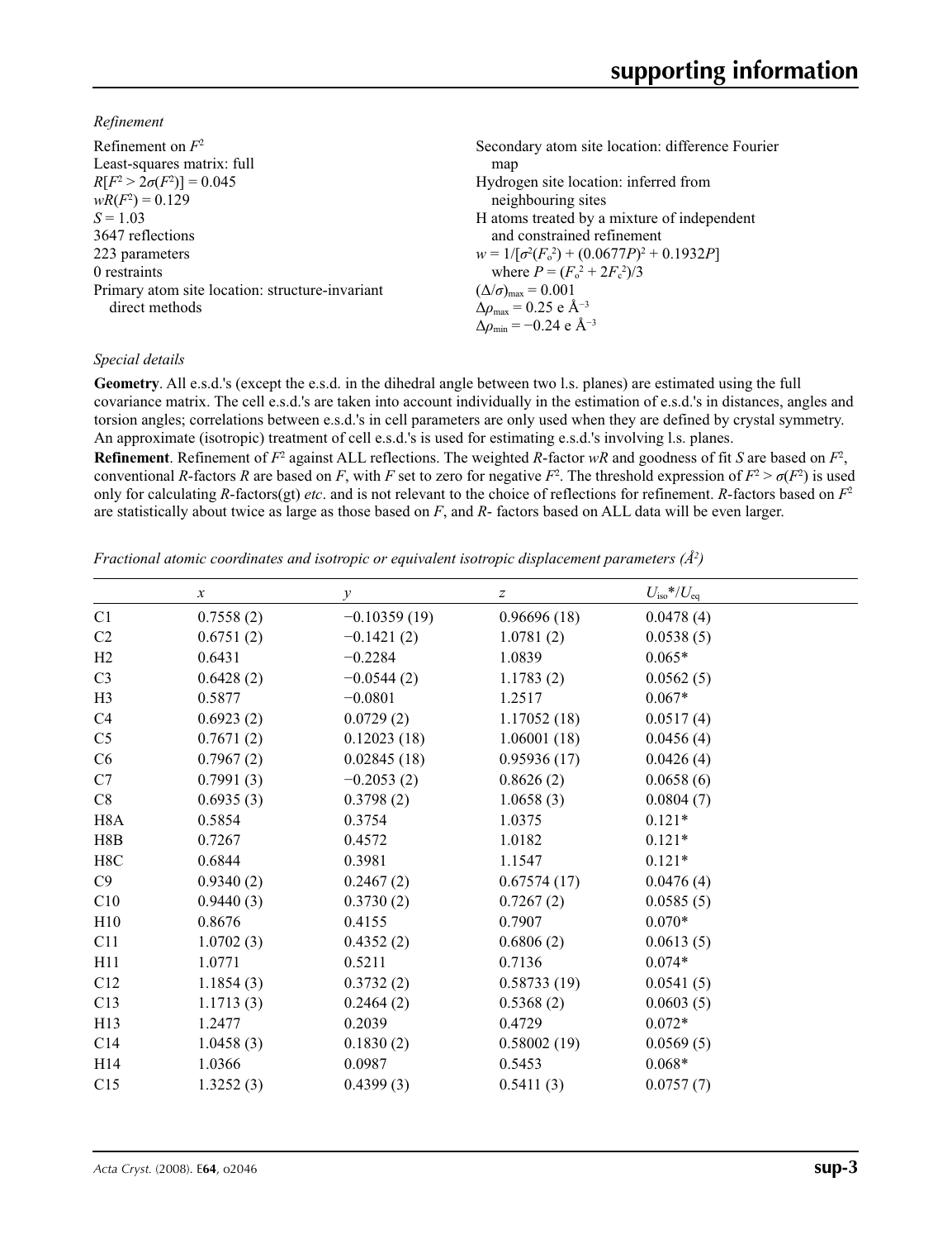| H15A           | 1.2901      | 0.5427       | 0.5541      | $0.114*$     |  |
|----------------|-------------|--------------|-------------|--------------|--|
| H15B           | 1.3482      | 0.4254       | 0.4520      | $0.114*$     |  |
| H15C           | 1.4263      | 0.3940       | 0.5876      | $0.114*$     |  |
| N <sub>1</sub> | 0.6741(3)   | 0.1525(2)    | 1.28715(19) | 0.0734(5)    |  |
| S <sub>1</sub> | 0.77841(6)  | 0.16535(5)   | 0.73509(5)  | 0.05360(17)  |  |
| O <sub>1</sub> | 0.7587(3)   | $-0.3163(2)$ | 0.8658(2)   | 0.1075(7)    |  |
| O <sub>2</sub> | 0.5469(3)   | 0.1609(3)    | 1.3527(2)   | 0.1279(9)    |  |
| O <sub>3</sub> | 0.7902(3)   | 0.1989(2)    | 1.31513(18) | 0.0950(6)    |  |
| O4             | 0.81953(17) | 0.24287(14)  | 1.04624(14) | 0.0588(4)    |  |
| O <sub>5</sub> | 0.88441(15) | 0.06651(13)  | 0.85158(12) | 0.0497(3)    |  |
| O <sub>6</sub> | 0.63603(17) | 0.26914(17)  | 0.78802(15) | 0.0685(4)    |  |
| O7             | 0.7507(2)   | 0.0679(2)    | 0.64859(16) | 0.0786(5)    |  |
| H7             | 0.862(3)    | $-0.182(3)$  | 0.796(2)    | $0.074(7)$ * |  |
|                |             |              |             |              |  |

*Atomic displacement parameters (Å2 )*

|                | $U^{11}$   | $U^{22}$   | $U^{33}$   | $U^{12}$      | $U^{13}$      | $U^{23}$      |
|----------------|------------|------------|------------|---------------|---------------|---------------|
| C1             | 0.0396(8)  | 0.0408(8)  | 0.0614(11) | $-0.0089(7)$  | $-0.0029(8)$  | $-0.0005(8)$  |
| C <sub>2</sub> | 0.0463(10) | 0.0454(9)  | 0.0704(12) | $-0.0169(8)$  | $-0.0019(9)$  | 0.0074(9)     |
| C <sub>3</sub> | 0.0443(10) | 0.0623(11) | 0.0601(11) | $-0.0158(8)$  | 0.0031(8)     | 0.0110(9)     |
| C4             | 0.0417(9)  | 0.0566(10) | 0.0536(10) | $-0.0085(8)$  | 0.0008(8)     | $-0.0053(8)$  |
| C <sub>5</sub> | 0.0359(8)  | 0.0404(8)  | 0.0597(10) | $-0.0099(7)$  | $-0.0024(7)$  | 0.0002(8)     |
| C <sub>6</sub> | 0.0331(8)  | 0.0425(8)  | 0.0507(9)  | $-0.0098(6)$  | $-0.0006(7)$  | 0.0032(7)     |
| C7             | 0.0707(14) | 0.0507(11) | 0.0770(15) | $-0.0181(10)$ | 0.0055(12)    | $-0.0123(10)$ |
| C8             | 0.0891(17) | 0.0435(11) | 0.1050(19) | $-0.0107(11)$ | $-0.0060(15)$ | $-0.0103(12)$ |
| C9             | 0.0500(10) | 0.0507(9)  | 0.0465(9)  | $-0.0226(8)$  | $-0.0023(7)$  | 0.0022(7)     |
| C10            | 0.0620(12) | 0.0551(11) | 0.0620(12) | $-0.0225(9)$  | 0.0110(9)     | $-0.0115(9)$  |
| C11            | 0.0699(13) | 0.0498(10) | 0.0722(13) | $-0.0295(10)$ | 0.0039(10)    | $-0.0093(9)$  |
| C12            | 0.0572(11) | 0.0548(10) | 0.0553(10) | $-0.0262(9)$  | $-0.0025(9)$  | 0.0082(9)     |
| C13            | 0.0651(12) | 0.0697(12) | 0.0516(11) | $-0.0289(10)$ | 0.0128(9)     | $-0.0075(9)$  |
| C14            | 0.0693(12) | 0.0589(11) | 0.0516(10) | $-0.0324(10)$ | 0.0041(9)     | $-0.0100(9)$  |
| C15            | 0.0691(14) | 0.0796(15) | 0.0879(16) | $-0.0416(12)$ | 0.0041(12)    | 0.0126(13)    |
| N1             | 0.0743(13) | 0.0818(13) | 0.0614(11) | $-0.0165(11)$ | 0.0068(10)    | $-0.0140(10)$ |
| S1             | 0.0482(3)  | 0.0630(3)  | 0.0554(3)  | $-0.0270(2)$  | $-0.0066(2)$  | 0.0082(2)     |
| O <sub>1</sub> | 0.1421(19) | 0.0669(11) | 0.1292(17) | $-0.0530(12)$ | 0.0317(14)    | $-0.0372(11)$ |
| O <sub>2</sub> | 0.1049(16) | 0.185(2)   | 0.0988(16) | $-0.0444(17)$ | 0.0474(14)    | $-0.0604(17)$ |
| O <sub>3</sub> | 0.1123(15) | 0.1068(14) | 0.0786(12) | $-0.0459(13)$ | $-0.0068(11)$ | $-0.0262(11)$ |
| O <sub>4</sub> | 0.0565(8)  | 0.0453(7)  | 0.0785(9)  | $-0.0205(6)$  | 0.0023(7)     | $-0.0070(6)$  |
| O <sub>5</sub> | 0.0402(6)  | 0.0538(7)  | 0.0535(7)  | $-0.0130(5)$  | 0.0029(5)     | 0.0052(6)     |
| O <sub>6</sub> | 0.0433(7)  | 0.0758(9)  | 0.0808(10) | $-0.0136(7)$  | $-0.0020(7)$  | 0.0215(8)     |
| O7             | 0.0926(12) | 0.0985(12) | 0.0683(9)  | $-0.0644(10)$ | $-0.0141(8)$  | 0.0003(9)     |

## *Geometric parameters (Å, º)*

| $C1-C6$   | 1.390(2) | $C9 - C14$    | 1.381(3)   |
|-----------|----------|---------------|------------|
| $C1-C2$   | 1.395(3) | $C9-S1$       | 1.7417(18) |
| $C1 - C7$ | 1.481(3) | $C10 - C11$   | 1.385(3)   |
| $C2-C3$   | 1.362(3) | $C10$ —H $10$ | 0.9300     |
|           |          |               |            |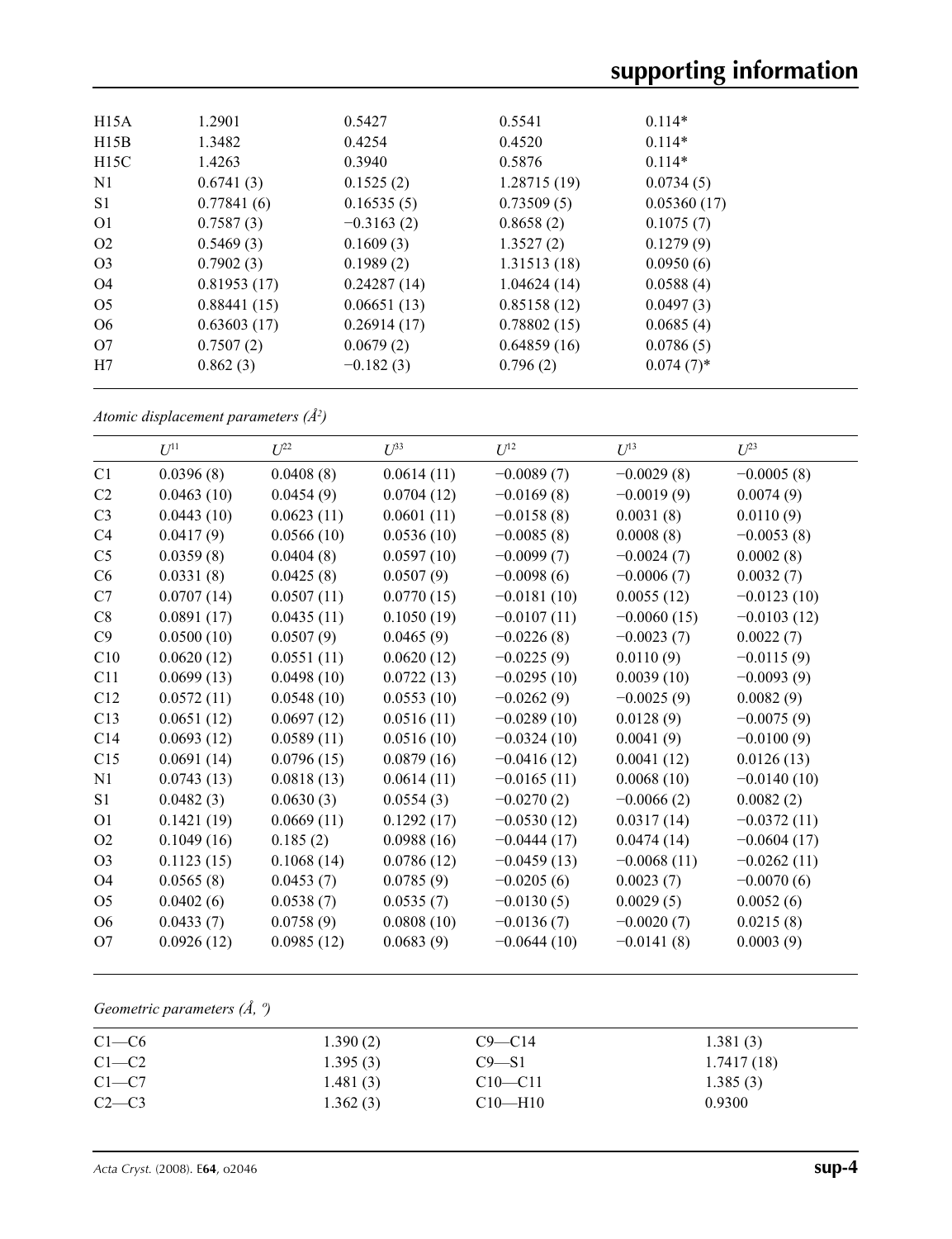| $C2-H2$          | 0.9300     | $C11 - C12$         | 1.372(3)    |
|------------------|------------|---------------------|-------------|
| $C3-C4$          | 1.382(3)   | $C11 - H11$         | 0.9300      |
| $C3-H3$          | 0.9300     | $C12 - C13$         | 1.391(3)    |
| $C4 - C5$        | 1.397(3)   | $C12 - C15$         | 1.507(3)    |
| $C4 - N1$        | 1.469(3)   | $C13 - C14$         | 1.378(3)    |
| $C5 - O4$        | 1.353(2)   | $C13 - H13$         | 0.9300      |
| $C5-C6$          | 1.391(3)   | $C14 - H14$         | 0.9300      |
| $C6 - O5$        | 1.396(2)   | $C15 - H15A$        | 0.9600      |
| $C7 - 01$        | 1.195(3)   | $C15 - H15B$        | 0.9600      |
| $C7 - H7$        | 0.90(3)    | $C15 - H15C$        | 0.9600      |
| $C8 - O4$        | 1.439(3)   | $N1 - 02$           | 1.208(3)    |
| $C8 - H8A$       | 0.9600     | $N1 - 03$           | 1.212(3)    |
| $C8 - H8B$       | 0.9600     | $S1 - 07$           | 1.4157(17)  |
| $C8 - H8C$       | 0.9600     | $S1 - 06$           | 1.4194(16)  |
| $C9 - C10$       | 1.378(3)   | $S1 - 05$           | 1.6206(13)  |
|                  |            |                     |             |
| $C6-C1-C2$       | 118.45(17) | $C9 - C10 - H10$    | 120.7       |
| $C6-C1-C7$       | 122.12(18) | $C11 - C10 - H10$   | 120.7       |
| $C2-C1-C7$       | 119.42(18) | $C12 - C11 - C10$   | 121.56(18)  |
| $C3-C2-C1$       | 120.55(17) | $C12 - C11 - H11$   | 119.2       |
| $C3-C2-H2$       | 119.7      | $C10-C11-H11$       | 119.2       |
|                  | 119.7      |                     |             |
| $C1-C2-H2$       |            | $C11 - C12 - C13$   | 118.60(17)  |
| $C2-C3-C4$       | 119.79(18) | $C11 - C12 - C15$   | 120.86 (19) |
| $C2-C3-H3$       | 120.1      | $C13-C12-C15$       | 120.5(2)    |
| $C4-C3-H3$       | 120.1      | $C14 - C13 - C12$   | 121.05(19)  |
| $C3-C4-C5$       | 122.26(18) | $C14 - C13 - H13$   | 119.5       |
| $C3-C4-N1$       | 117.05(18) | $C12-C13-H13$       | 119.5       |
| $C5-C4-N1$       | 120.54(18) | $C13-C14-C9$        | 118.86(18)  |
| $O4 - C5 - C6$   | 118.41(16) | $C13-C14-H14$       | 120.6       |
| $O4 - C5 - C4$   | 125.31(17) | $C9 - C14 - H14$    | 120.6       |
| $C6-C5-C4$       | 116.20(16) | $C12-C15-H15A$      | 109.5       |
| $C1-C6-C5$       | 122.61(16) | $C12 - C15 - H15B$  | 109.5       |
| $C1 - C6 - O5$   | 119.59(16) | H15A-C15-H15B       | 109.5       |
| $C5 - C6 - O5$   | 117.56(15) | C12-C15-H15C        | 109.5       |
| $O1 - C7 - C1$   | 122.8(2)   | $H15A - C15 - H15C$ | 109.5       |
| $O1 - C7 - H7$   | 120.0(16)  | H15B-C15-H15C       | 109.5       |
| $C1-C7-H7$       | 117.2(16)  | $O2 - N1 - O3$      | 124.0(2)    |
| $O4-C8-H8A$      | 109.5      | $O2 - N1 - C4$      | 117.3(2)    |
| $O4-C8 - H8B$    | 109.5      | $O3 - N1 - C4$      | 118.5(2)    |
| H8A-C8-H8B       | 109.5      | $O7 - S1 - O6$      | 119.12(11)  |
| О4-С8-Н8С        | 109.5      | $O7 - S1 - O5$      | 107.06(9)   |
| Н8А-С8-Н8С       | 109.5      | $O6 - S1 - O5$      | 107.89(8)   |
| Н8В-С8-Н8С       | 109.5      | $O7 - S1 - C9$      | 111.02(10)  |
| $C10-C9-C14$     | 121.31(17) | $O6 - S1 - C9$      | 111.53(9)   |
| $C10-C9-S1$      | 119.04(15) | $O5 - S1 - C9$      | 97.91(8)    |
| $C14 - C9 - S1$  | 119.64(14) | $C5 - O4 - C8$      | 117.22(16)  |
| $C9 - C10 - C11$ | 118.60(19) | $C6 - O5 - S1$      | 119.51(10)  |